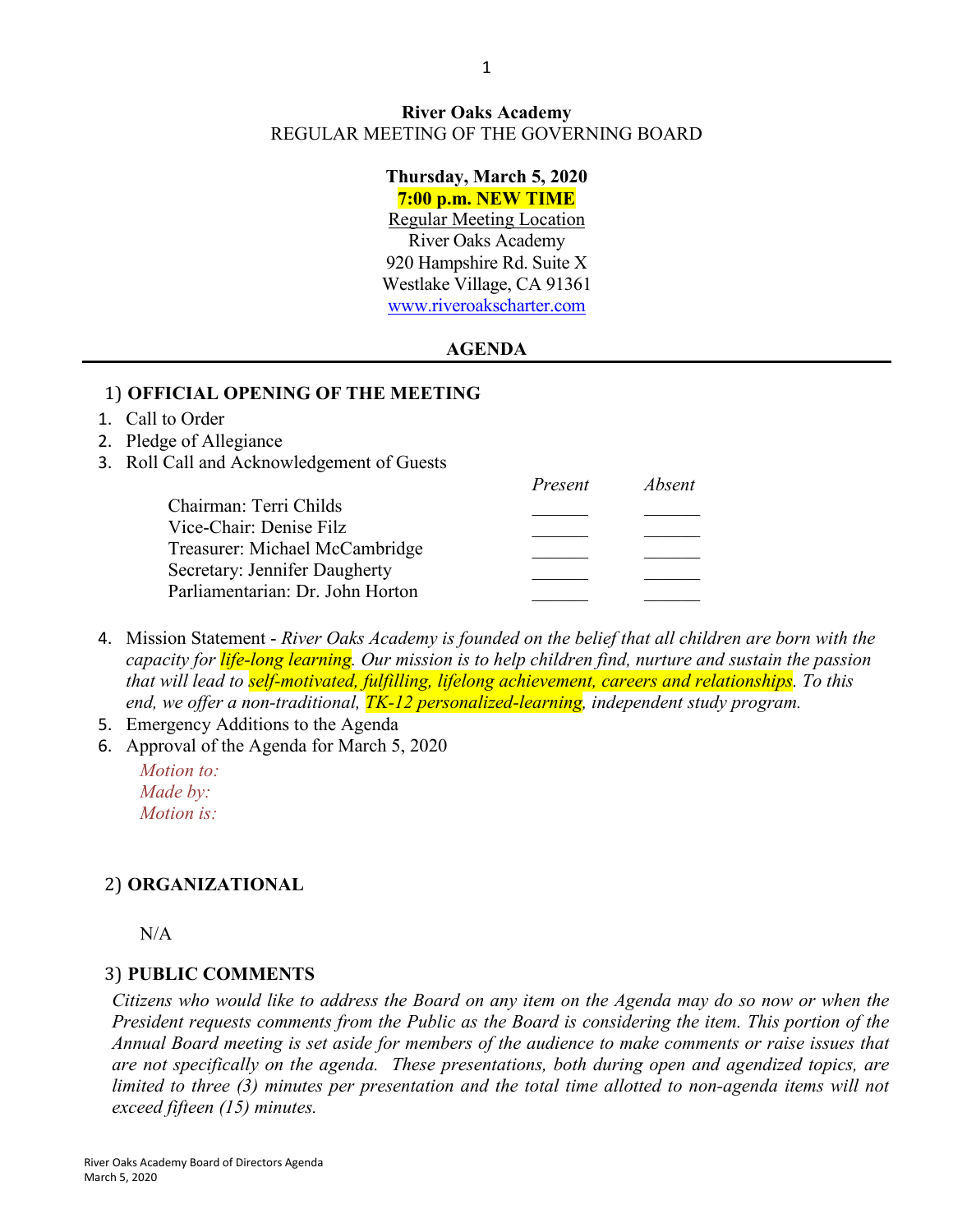#### 4) **INFORMATION AND DISCUSSION ITEMS**

*These items are presented to the Board for information only and are not subject to action at this meeting. These items may be added to a future meeting for action by the Board.*

- 1. Budget Committee Informational (10 min)
- 2. Parent Advisory Council (PAC) Informational (10 min)
- 3. Teacher's Report Informational (10 min)
- 4. Oxnard Report (10 min)
- 5. Student Report Informational (10 min)
- 6. Career Pathways Report Informational (10 min)
- 7. High School Guidance Counselor—Informational (10 min)

### 5) **REPORTS**

- 1. Board Chairperson's Report
- 2. Individual Board Member Report
- 3. Director's Report
- 4. BSA Report
- 5. VCOE Report

### 6) **CONSENT AGENDA ITEMS**

*Actions proposed for the Consent Agenda are items consistent with adopted policies and approved practices of River Oaks Academy and are deemed routine in nature. The Board will be asked to approve all of the Consent Agenda items by a single vote unless any member of the Board or the Public asks that an item be removed from the Consent Agenda and considered and discussed separately.*

- 1. Consideration to approve the February 6, 2020 Minutes
- 2. Consideration to approve the ROA Financial Statement
- 3. Consideration to approve the ROA Board Report of Purchase Orders
- 4. Consideration to approve the ROA Board Report of Commercial Checks
- 5. Consideration to approve the ROA PAC Transaction Detail Report

*Public Comments: Motion to: Made by: Motion is:*

### 7) **ACTION ITEMS**

*1.* Review, Discussion, and Approval of Linda Adams contract to be extended through the end of May 2020.

a) Linda is our credentialed Spanish teacher and supervises our high school students who take A-G Spanish classes. Since these are ongoing classes, she needs to be able to do that through the end of the school year.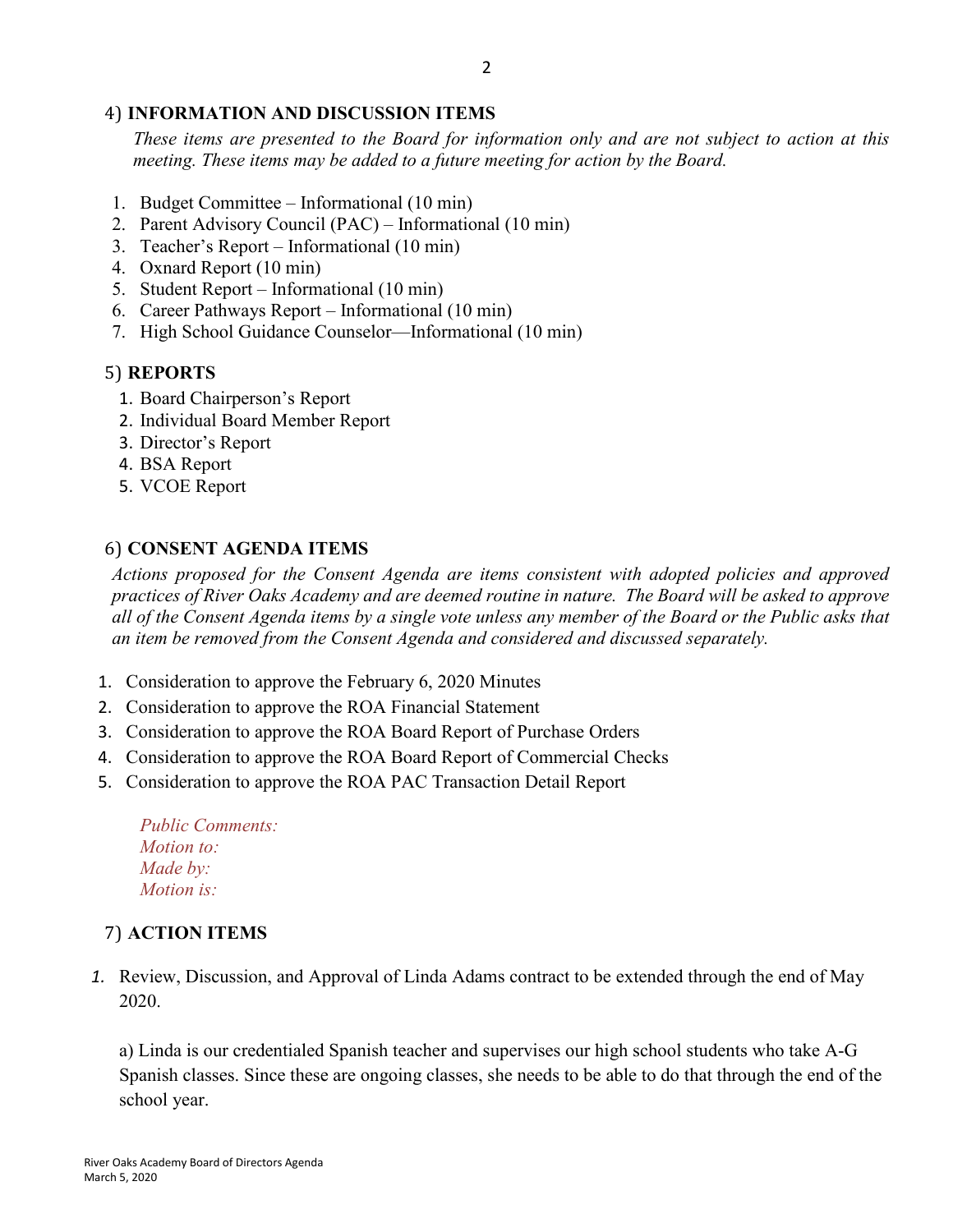*Public Comments: Motion to: Made by: Motion is:*

- 2. Review, Discussion, and Approval of the Agreement between the VCOE and River Oaks Academy Charter for Educator Support and Effectiveness Credential Programs and Added Authorizations.
	- a) This agreement serves as the MOU between the two parties who will partner together in preparing educators to earn their clear credential and/or added authorizations.

*Public Comments: Motion to: Made by: Motion is:*

3. Review, Discussion, and Approval of the contracts for our vendors for the spring intersession from April 20-May 11, 2020 (4 weeks):

Westlake:

- a) Parker Anderson Critter Squad; Science Classes; not to exceed: \$360.00
- b) Yoko Washkewitz; (Stipend) Community Service Project; not to exceed \$320.00
- c) Ralph D'Ignazio; Guitar Class; not to exceed \$400.00
- d) Lift Cooking Classes; not to exceed \$1200.00
- e) The Human Nature Center; 2 art classes; not to exceed: \$1,960.00
- f) VitaArt, Ceramics; not to exceed: \$1,200.00
- g) Ingrid Cassady; Marine Biology; not to exceed: \$280.00
- h) Diane Darakjian; 3 classes, Art, Puppet Making, and Community Service Project; not to exceed: \$1,200.00

Oxnard:

- a) Daniela Frias; 2 Science Classes; not to exceed: \$480.00
- b) Marcela Pomadoro; 2 classes, Spanish With Cooking; not to exceed: \$1120.00
- c) Snapology; Brick Art & Design; not to exceed: \$672.00
- d) Chris Jung; 2 classes, Lego Mindstorm and Minecraft Urban Planning; not to exceed: \$1,125.00
- e) Ralph D'Ignazio; Electronics; not to exceed: \$400.00
- f) Diane Darakjian; Art; not to exceed: \$400.00

*Public Comments: Motion to: Made by:*

3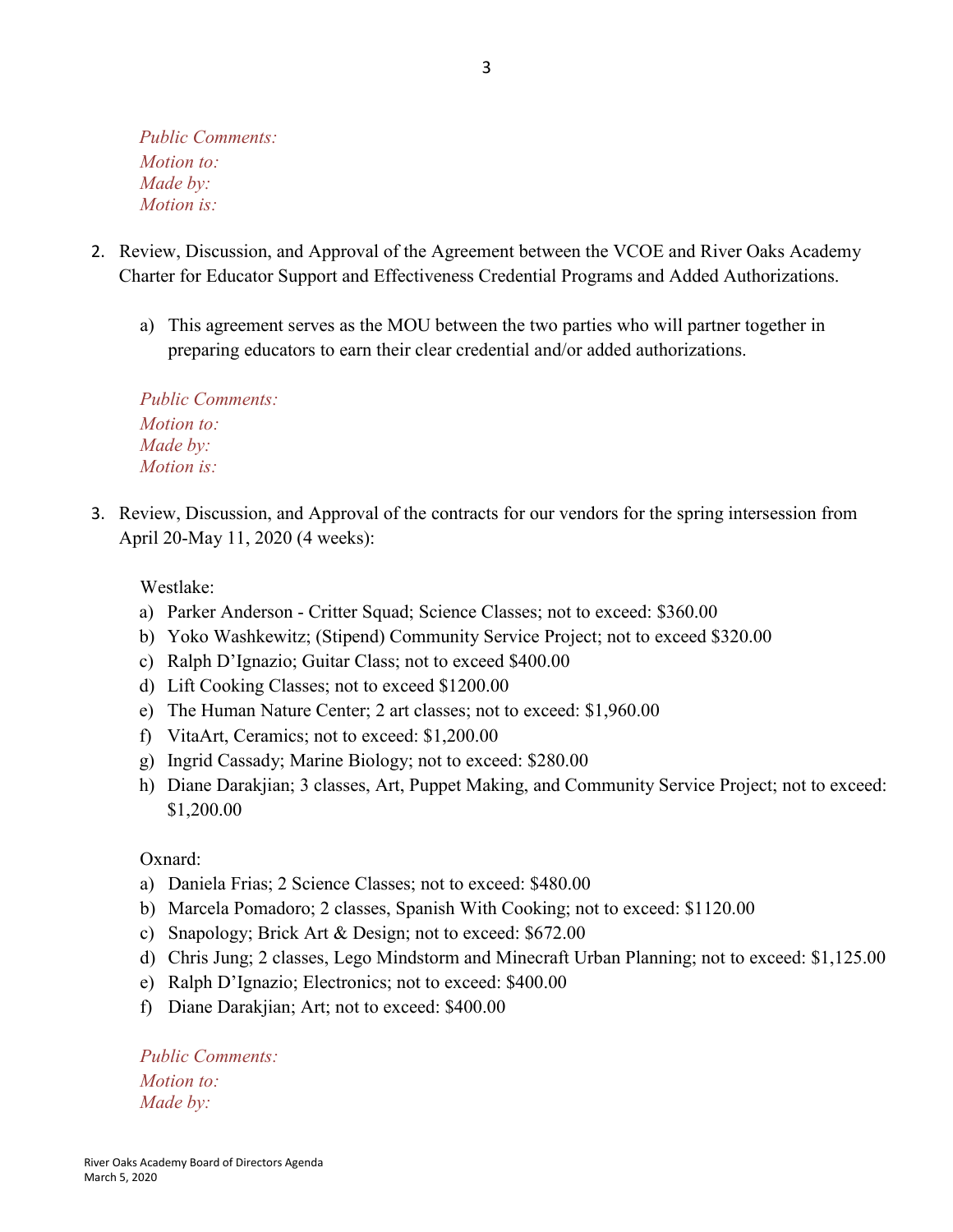*Motion is:*

- *4.* Review, Discussion, and Approval of a contribution to a PR/marketing fund established through APlus/Jeff Rice for specific marketing and lobbying for personalized learning schools. Not to exceed \$5,000.00
	- a) To better market the personalized learning programs, the members of the APlus Organization have banned together to pool funds in a marketing account that will then be used collectively to promote and market Personalized Learning programs like ROA.

*Public Comments: Motion to: Made by: Motion is:*

- 5. Review, Discussion, and Approval of the invoices from Dr. Edward J. and Jill Banman towards the Lessor's Improvements to the Premises at 1751 Lombard Street, per the attached Work Letter:  $$31,655.00$  for plans and permits and  $$62,679.16$  as the 1<sup>st</sup> installment.
	- a) As per the lease agreement, River Oaks agreed to pay \$157,013.31 towards the tenant improvements at the new facility. The landlord will contribute \$100,000.

*Public Comments: Motion to: Made by: Motion is:*

- 6. Review, Discussion, and Approval of the quote for our 2020-21 School Planners, not to exceed: \$1,700.00
	- a) We have been using our School Planners to help out high school students be organized and to hold them accountable. We would like to order enough this year to also hand them out to our middle school students.

*Public Comments: Motion to: Made by: Motion is:*

- 7. Review, Discussion, and Approval of the 2019-20 2nd Interim Budget (Benny).
	- a) Local agency governing boards are required to certify twice a year regarding their ability to meet their financial obligations for the remainder of the current fiscal year and for the subsequent two fiscal years, in accordance with Education Code Section 42131. The Second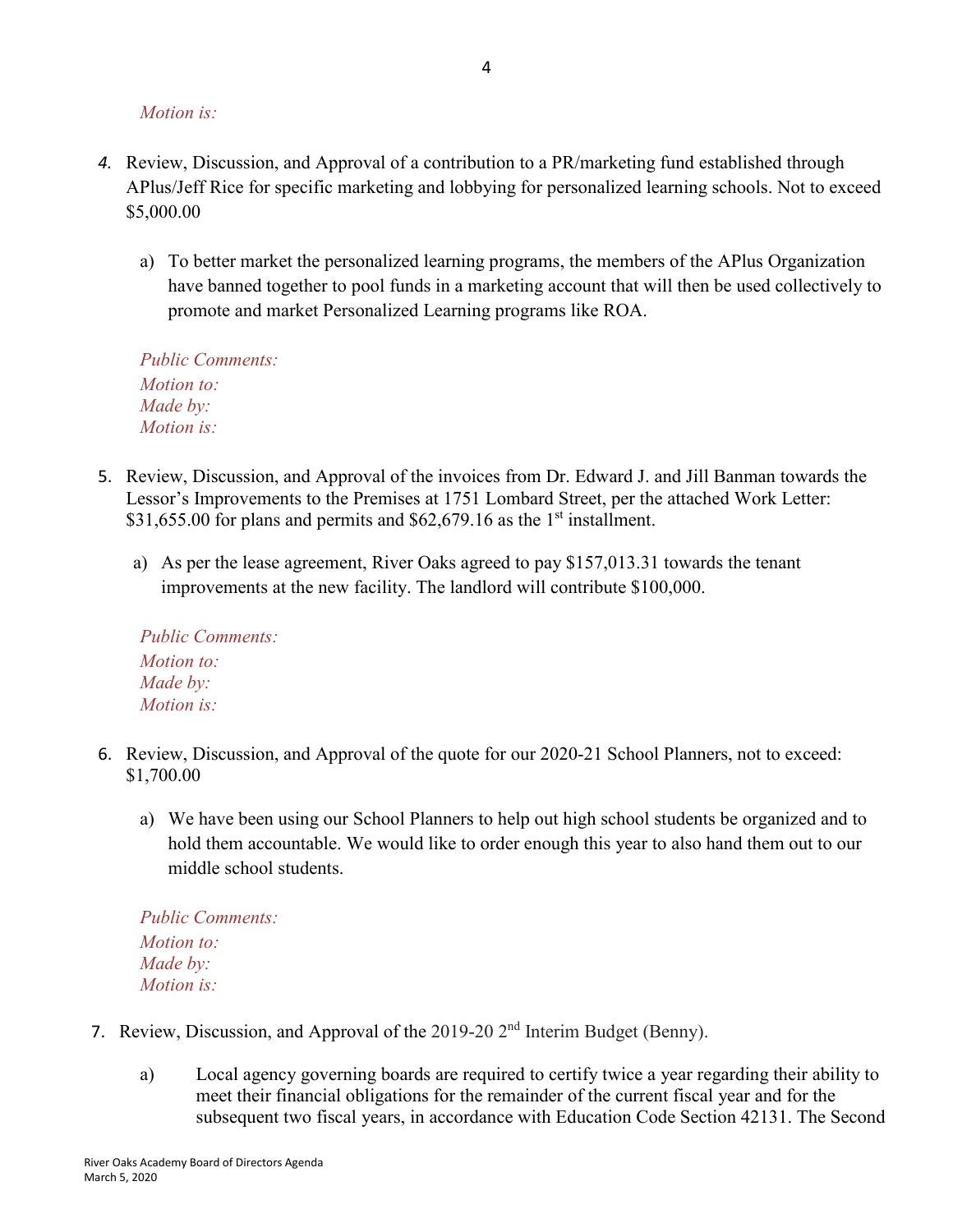Interim Report covers the financial and budgetary status for the period ending January 31, 2020.

*Public Comments: Motion to: Made by: Motion is:*

- 8. Review, Discussion, and Approval of Elaine Fleisher as an additional resource specialist to help with services for our SPED students; start date February 24 through the end of the school year; not to exceed: \$5,000.00
	- a) Since our resource specialists are working part-time and cannot exceed a certain amount of hours worked each month, we need some additional help. Elaine comes to us with an incredible amount of experience and is eager to help out.

| <b>Public Comments:</b> |  |
|-------------------------|--|
| Motion to:              |  |
| Made by:                |  |
| <i>Motion is:</i>       |  |

- 9. Review, Discussion, and Approval of the quote from Aztec Data Supply, Inc for 30 HP 15.6" LCD Notebooks; not to exceed: \$21,234.98.
	- a) We are in need of some additional laptops to accommodate the student growth. We also will need to retire some of our old laptops. This would give us an adequate amount of laptops on hand to administer the testing in the spring as well as for the daily use of the laptops.

*Public Comments: Motion to: Made by: Motion is:*

- 10. Review, Discussion, and Ratification of the invoice from Julie Tunick for staff training in the area of Social Emotional Learning (SEL); not to exceed: \$262.50.
	- a) Julie worked with our staff to help us better understand the needs and serve our students who suffer from social emotional trauma.

*Public Comments: Motion to: Made by: Motion is:*

- 11. Review, Discussion, and Approval of the invoice from AccessIt, our annual license fee for our library system; not to exceed: \$650.00.
	- a) As we keep a library system to track our textbooks and materials that we check out to our families, this license fee allows us to use the system via the cloud and access it at both locations, Westlake and Oxnard.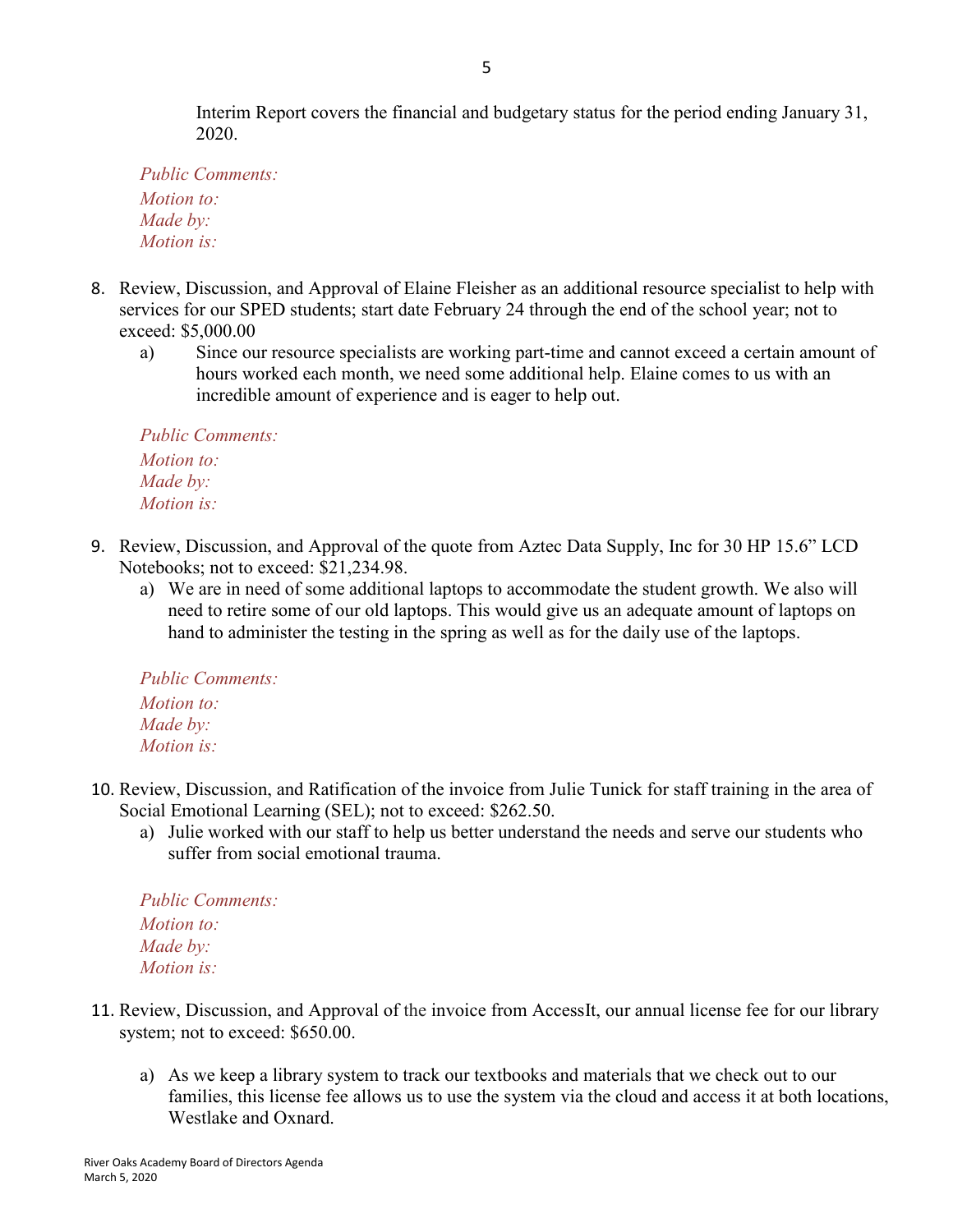*Public Comments: Motion to: Made by: Motion is:*

- 12. Review, Discussion, and Approval of the quote from Pearson for new textbooks for American Government, US History, World History and ELA. Not to exceed: \$6,445.16
	- a) As we continue to update our textbook and online materials, we are in need of some additional textbooks in the above listed subject areas as well as online access to the Pearson curriculum, which these will provide.

*Public Comments: Motion to: Made by: Motion is:*

- 13. Review, Discussion, and Approval of the quote from Oaks Data for additional 3 access points to Suite V, including cabling, Cisco Meraki devises and labor. Not to exceed: \$3,000.00
	- a) With the additional use of laptops next door, it is necessary for us to add additional access points to increase internet access without interruption.

*Public Comments: Motion to: Made by: Motion is:*

### **8. CLOSED SESSION**

During this meeting the Board may adjourn to Closed Session to review and consider the topics below:

 $N/A$ 

The Chair of the Board will report on actions taken during closed session.

### **9. OPEN SESSION ACTION ITEMS**

*Public Comments: Motion to: Made by: Motion is:*

# **7. FUTURE AGENDA ITEMS**